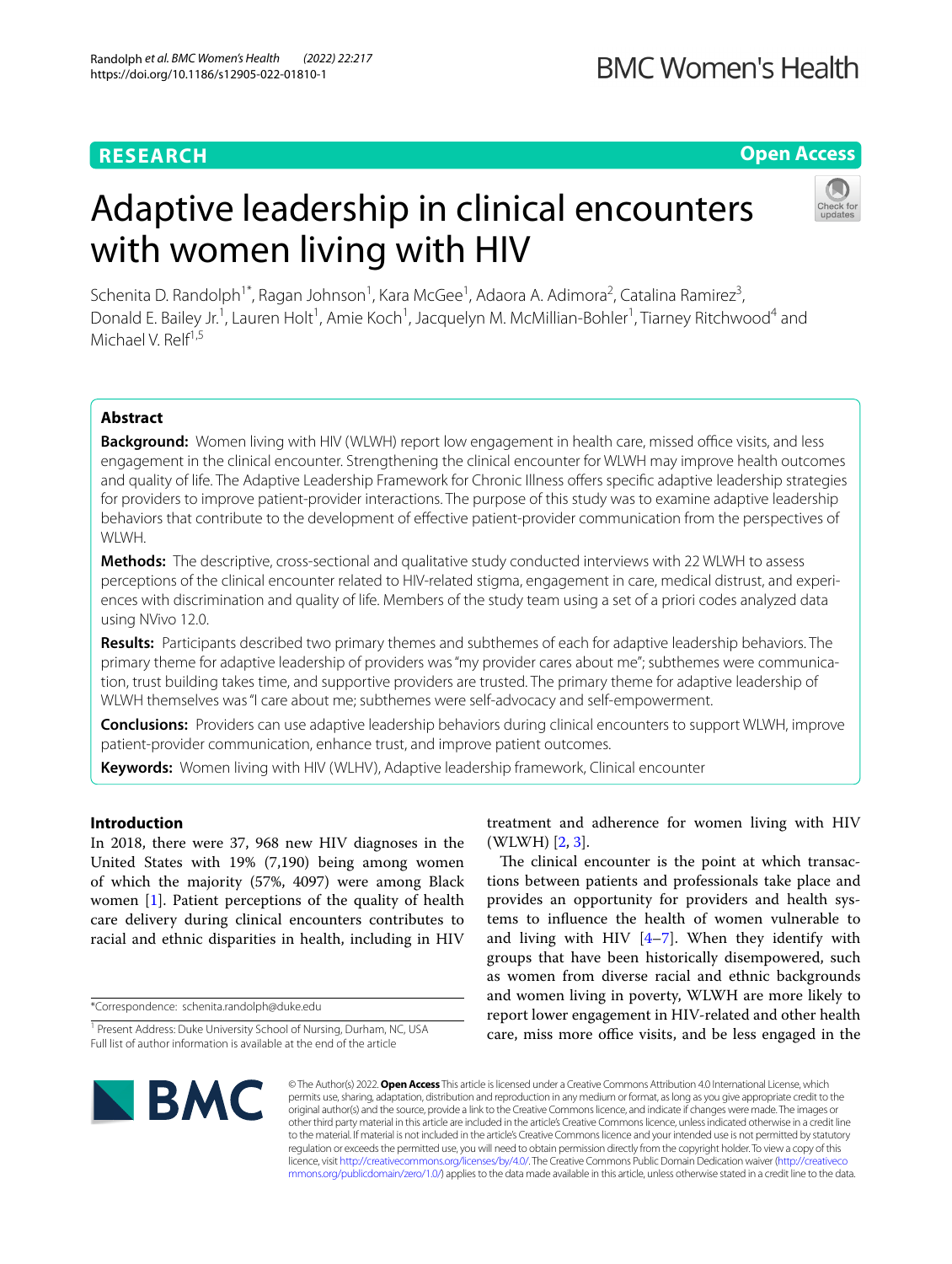clinical encounter [\[2,](#page-7-1) [8,](#page-7-5) [9\]](#page-7-6). Such disparities contribute to low treatment adherence, lack of viral suppression, and overall outcome disparities [[10](#page-7-7), [11](#page-7-8)]. Among the complex factors that contribute to these disparities, patientprovider interactions during the clinical encounter have a strong impact on patient perception of health care quality, which ultimately infuences health outcomes among WLWH [[2,](#page-7-1) [12,](#page-7-9) [13](#page-7-10)].

Factors that infuence the clinical encounter include the strength of patient-provider relationship, communication, and the degree of medical distrust. Poor patientprovider relationships and communication may be linked to poor health outcomes, particularly for Black women and other communities of color [[12](#page-7-9), [14\]](#page-7-11). Medical distrust – "a belief that we should question one's motives and view their actions with suspicion because they are likely to act in a way that the quality of care or the accuracy of information provided may be compromised"  $[15, p. 442]$  $[15, p. 442]$ —is negatively correlated with perceived need for medication and medication adherence, especially for Black people living with HIV [[10](#page-7-7)]. Medical distrust is also linked to internalized stigma among WLWH and decreases their engagement in care [[11](#page-7-8), [16\]](#page-7-13).

Nevertheless, some studies have highlighted women's resiliency and advocacy for their own health, even while they are operating in systems where poor patientprovider interactions exist [[17,](#page-7-14) [18\]](#page-7-15). In one study, Black female patients who reported perceived racial bias and lack of efective provider communication in the clinical encounter were motivated to be proactive self-advocates in the clinical setting  $[17]$  $[17]$ . Thus, both patients and providers contribute to efective clinical encounters and optimal health outcomes and quality of life.

#### **Adaptive leadership framework**

Chronic illness presents challenges to patients, their families, and their providers that require adaptive leadership to support the clinical encounter. The Adaptive Leadership Framework for Chronic Illness proposes two broad categories of challenges that patients face – technical and adaptive [\[19](#page-7-16), [20\]](#page-7-17). Technical challenges have clear solutions delivered by providers, such as prescribing an appropriate medication regimen. Adaptive challenges require the patient to engage in the work of acquiring new knowledge, learning a new skill, and/or changing their thinking and behavior, thus adapting to their new diagnosis [\[21](#page-7-18)]. Providers exhibiting adaptive leadership both galvanize patients to action and support patients and their families to do their adaptive work [[21\]](#page-7-18).

Previous research on the Adaptive Leadership Framework for Chronic Illness has largely focused on the provider's perspective of the patient-provider relationship [[4,](#page-7-3) [22\]](#page-7-19). However, a patient's adaptive leadership skills are equally critical in a collaborative model of care in which the patient, family, and provider are actively engaged together in care [[21\]](#page-7-18). Collaborative work requires the provider and patient to co-develop appropriate and sustainable approaches to care  $[20]$  $[20]$ . The provider's role is to recognize the need for adaptive work, coupled with the ability to encourage, facilitate, or create adaptive change [[20\]](#page-7-17).

The Adaptive Leadership Framework for Chronic Illness can be helpful in identifying the perspectives of WLWH regarding specifc behaviors that support efective collaborative patient-provider interaction. The purpose of this paper is to describe perspectives of WLWH regarding which adaptive leadership behaviors contribute to the development of successful patient-provider communication and clinical encounters.

#### **Methods**

#### **Design and sample**

The design of this study was descriptive, cross-sectional and qualitative. Participants were recruited from the North Carolina cohort of the Women's Interagency HIV Study (WIHS), (a multi-center, prospective, observational cohort study of 123 eligible women living in the United States who have contracted HIV or vulnerable to HIV acquisition), which was designed to investigate the progression of HIV disease in women [\[23](#page-7-20)].

Eligibility criteria for the current study included age 18 or older, spoken English, and the ability to provide written informed consent. A study coordinator of the WIHS study team introduced the study to all eligible participants. Interested participants were asked for their preferred contact format (phone call, email, SMS, or US mail), which was forwarded to the PI who then contacted each woman to explain the study and answer any questions. Women who agreed to participate were scheduled for an interview.

Interviews were conducted in a private room at one of two clinical locations by the PI (MVR) between July and October 2016 and recorded using two encrypted digital recorders. The encrypted digital recorders were placed in a locked box, transported back to the study office, and secured in a double locked fle cabinet in the principal investigator's private office at the end of each interview day. Within 24 h, each interview was downloaded from the encrypted digital recorders to a study folder on a self-encrypting drive (SED). Interviews were transcribed verbatim by a doctoral student in nursing and verifed as accurate by the study's PI; the original digital recording was destroyed. Although saturation was identifed by the seventeenth interview, a total of 22 interviews were conducted to ensure informational redundancy and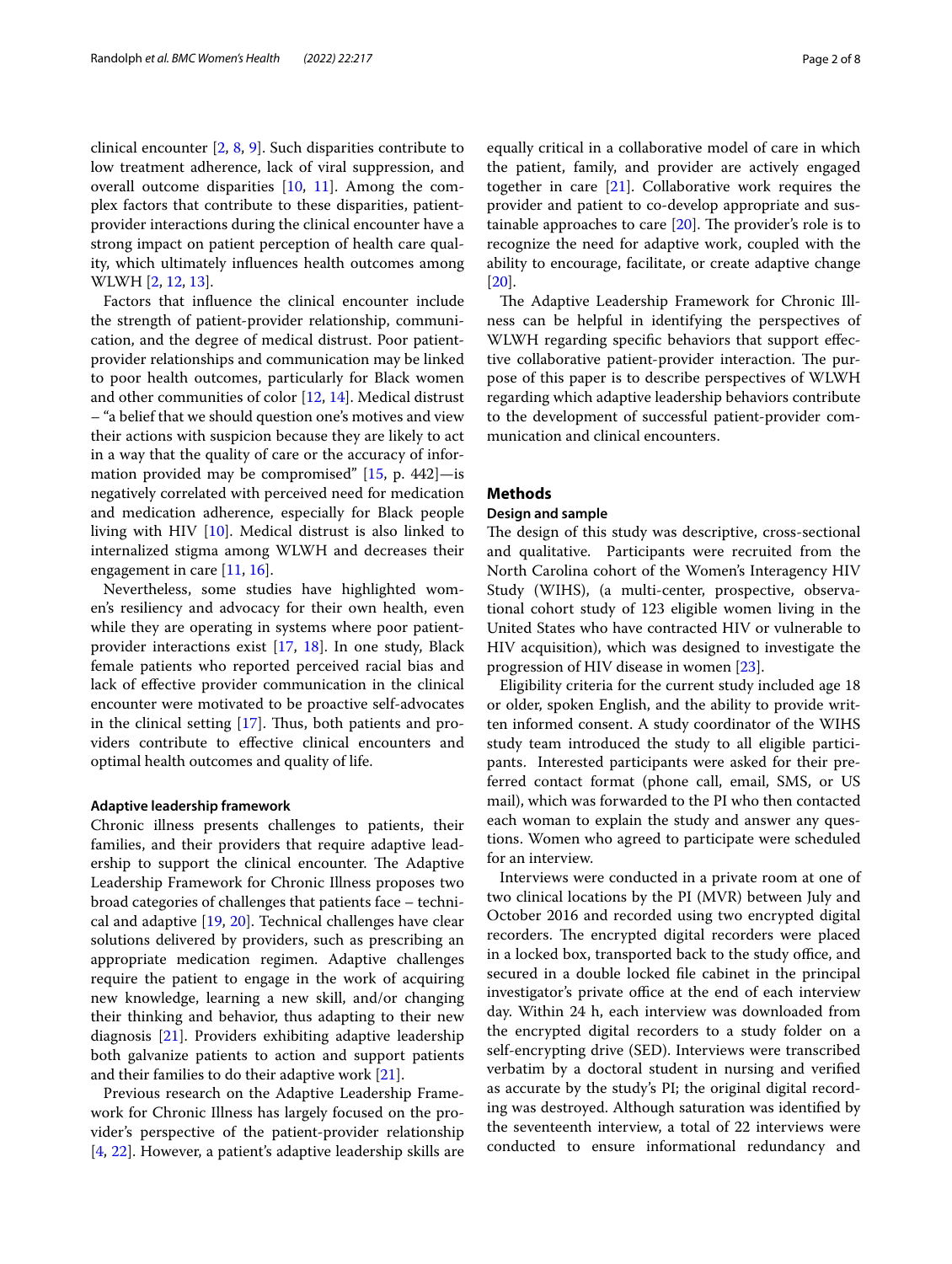theoretical saturation. Women participating in the study received a \$50 gift certifcate for participation.

#### **Ethical considerations**

The Duke University Institutional Review Board (IRB # Pro00067256) provided study approval. All methods were performed in accordance with the relevant guidelines and regulations. All study participants were read the consent form, given an opportunity to have any questions addressed, and advised that participation was voluntary. Written informed consent was obtained on all study participants. This study utilized unique identifcation numbers to help protect the confdentiality of study participants; participant names were not used on any study related forms except for the written informed consent form. Forms with identifying information were maintained separately from data fles in a secured fle cabinet located in the private office of the principal investigator. Only the project director and the principal investigator had access to the fle that linked the unique ID number to the name of the study participant; this fle was password protected and stored in a separate study fle on a secured electronic drive.

#### **Measures**

Three unfolding stories of WLWH were developed by the PI for this study to facilitate the interviews. The illustrative stories depicted WLWH at three diferent ages starting with a woman in her 60's, age 50 and between the ages of  $20-30$  years. The questions embedded within these stories were designed to explore the challenges of being an older WLWH. The probes were designed to have WLWH refect on various challenges including aging, engagement in health care, health problems, family and intimate relationships and quality of life among older women [\[16\]](#page-7-13). As the interview progressed women were asked to refect on what they thought these types of challenges would be for a woman in younger and middle-aged stages of life. The stories were designed to help the participants refect on their lives and anticipate their futures to generate additional perspectives that a single interview could not embody. Questions were embedded within the stories to prompt descriptions of the experience of being a WLWH. Questions were related to HIV-related stigma, disclosure, antiretroviral therapy adherence, engagement in care, medical distrust, experiences with discrimination, depressive symptoms and quality of life. The interview guide developed for this study has been previously published [\[24](#page-7-21)].

#### **Data analysis**

Each verbatim transcript was coded, using NVivo 12.0, by two members of the study team using a set of a

priori codes. The codebook was enhanced with secondary codes that included HIV stigma and disclosure, the HIV care continuum, including engagement in care and ART adherence; medical distrust; experiences with everyday discrimination; and depressive symptoms. The coding team members also discussed emerging codes during regular team meetings. New codes were added to the codebook in an iterative manner. The revised codebook was used to code all transcripts.

Upon completion of initial coding, the team convened to discuss emerging themes in the context of the Adaptive Leadership Framework for Chronic Illness, during which areas of developing thematic foci were identifed. To ensure credibility and trustworthiness of fndings, the team broke into theme-based work groups and reimmersed themselves in the data to explore the richness of a specifc theme and to seek confrmability of the fndings. Analyst triangulation, triangulation of sources, and use of a single interviewer with experience in research and practice among WLWH facilitated credibility of fndings.

### **Results**

The mean age of participants  $(n=22)$  was 52.2 years (range 38–62 years); 31.8%  $(n=7)$  were younger than 50, and 86% ( $n=19$ ) self-identified as African American/ Black. Participants described multiple health encounters with professionals within the health care system, including interactions with physicians, social workers, and nurses. We identifed a primary theme and multiple subthemes of the participants' perspectives on adaptive leadership behaviors of, each, their providers and them-selves (Fig. [1\)](#page-2-0). The primary theme for adaptive leadership of providers was "my provider cares about me"; subthemes were communication, trust building takes time, and supportive providers are trusted. The primary theme for adaptive leadership of WLWH themselves was "I care about me; subthemes were self-advocacy and self-empowerment.

<span id="page-2-0"></span>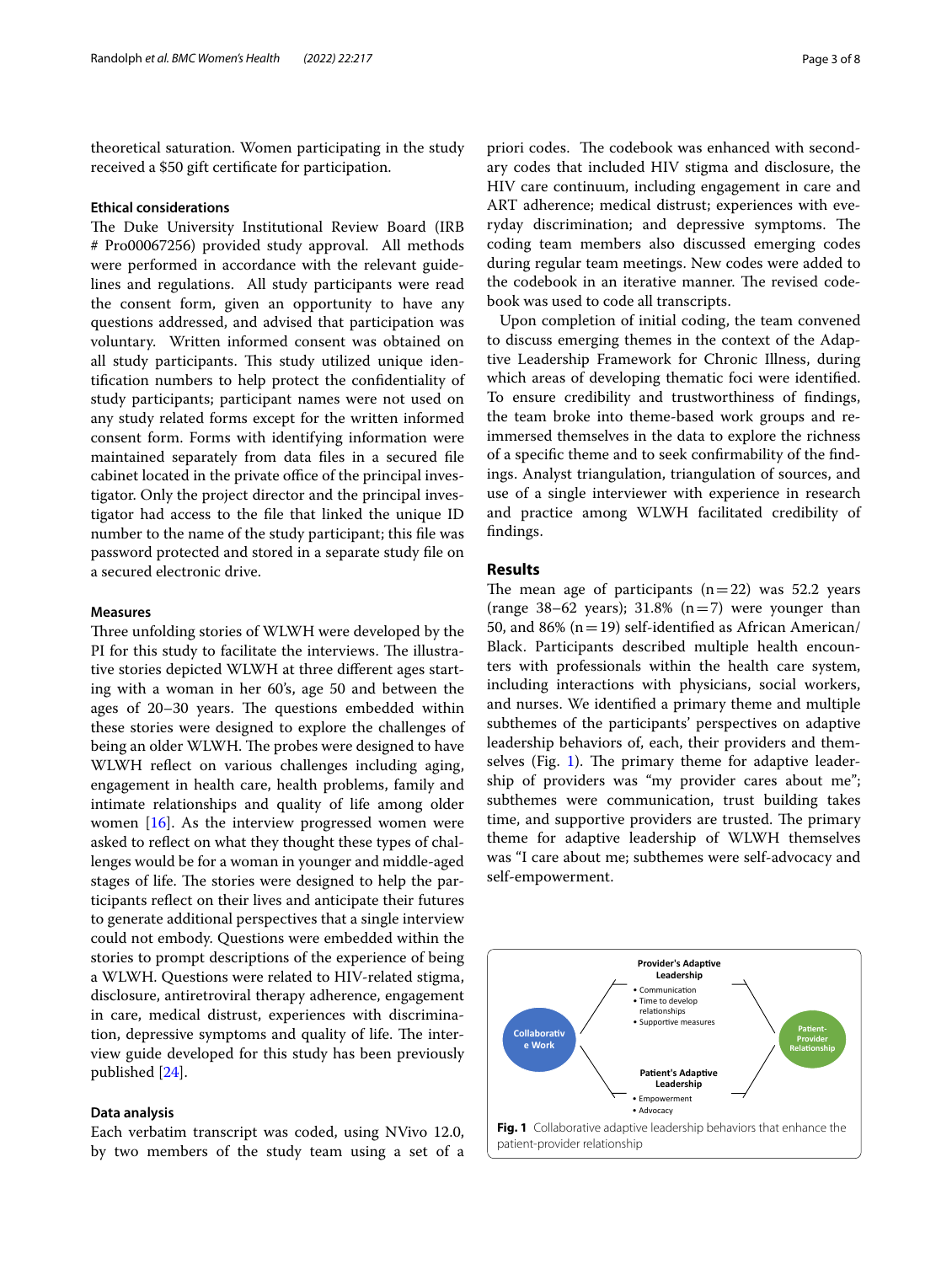#### **Adaptive leadership of providers**

*My provider cares about me* Participants confrmed that a central adaptive challenge for patients is distrust in the healthcare system that negatively afects the relationship between themselves and their providers. WLWH described specifc providers' skills, attitudes, and behaviors that would exhibit adaptive leadership in gaining the trust of WLWH, therefore improving the patientprovider encounter. The primary theme that emerged from WLWH was that they trust providers who they feel care about them and their health. An example was sitting down and spending time with the patient. One participant stated: "for one thing, when she comes in the room, that it's not a rush job, or you just a number, and I am trying to get in here and get out. I don't care if she got 50 patients after you, she takes her time and sit and hear everything that is going on. (014)".

The provider's appropriate use of non-verbal communication indicated that the provider was trustworthy and that WLWH felt valued, heard, and cared for by the provider. One participant stated, "what I'm thinking is when there's one on one, the eye contact. The body language of, I am paying attention to you, I hear you. Not just treating the patient like they are just a number but really focusing and listening to them. (010)".

Women also discussed the importance of the provider getting to know them personally.

*My doctor started calling me randomly, and we would just talk. Not just about the HIV, but about anything -- like a friend. It was helpful to me. She didn't have to do that. (013)*

Another described a personalized approach as,

*You have to have a personal aspect to it. You can't treat people like a textbook. And that's how you know some professor you know they try to tell you know textbook like this like that. When am personal, I need that personal level. I need you to interact with me on a personal level. Show me some other side you know. Be professional but show me that personal. If it's nothing more, when I bring my children, interacting with my children. (007)*

*Communication* The WLWH felt cared for when providers were nonjudgmental and listened to their concerns. When asked what builds trust, one participant responded:

"Talk to them. If they have dealt with other patients, I'm sure they have heard different stories. This is nothing new, not a new thing to them. They should be able to relate to what that person is going through, let that person speak freely without judgment, and they should just listen. (001)" Another WLWH shared,

*when I [was] sent to go talk to one of the therapists and one of the social workers that was at my doc*tor's office, she made me feel so comfortable. And she *made me feel like, she gave me her understanding of what I was dealing with at that time. She was clear, straight to the point, relatable. She didn't look outside and judge me, she listened to me before she ever you know came to her own opinion. And then after listening to me and after being around me she was real confdent in who I was as a person, she didn't pre-judge me. (007)*

WLWH appreciated the use of encouraging language, particular in self-care: "encouraging to that particular person to be involved in their own care." Another woman shared that she felt comfortable communicating with her provider about her care, ", If I have a complaint about you, I'm a bring it up to you. This is what you're doing that I don't like. Could we fgure out a way to do it differently? (014)"Such an approach creates space for shared decision- making and patient empowerment, which is essential to person-centered care.

*Trust building takes time* Participants often mentioned the importance of maintaining continuity with the same provider over time in order to build and maintain a trusting relationship. One woman stated, "Well, you defnitely need a doctor that knows about you that you stick with, that you stay with that at any time you can go to, he knows your history. (004)" Another woman shared, "For those that don't trust that it honestly takes time. It really does takes time, even with the forms and a trustworthy atmosphere, when they feel deep inside there's no trust or they can't trust, it just takes time, and it takes patience. (010)" Once developed, trust can be long lasting. One woman stated,

*We need to truly feel like you have our well-being in mind. Tat's the reason why I've had the same doctor for nine years. Because the frst time I went to them, they developed a bond and trust with me that, they did the extra mile. Just to call me and tell me ok, how I am doing today? Let's do this this way, am calling to check on you. (007)*

Patients trust providers who consistently take the time to develop authentic relationships.

*Supportive providers are trusted* Women reported that their provider's supportive response to their emotional distress regarding the HIV diagnosis was an important part of building a trusting relationship. One participant described her provider's response,

*She was like; it's not a death sentence like it used to be. So, she reminded me of that. It's not a death sentence. So, it's not like gonna die, you probably gonna*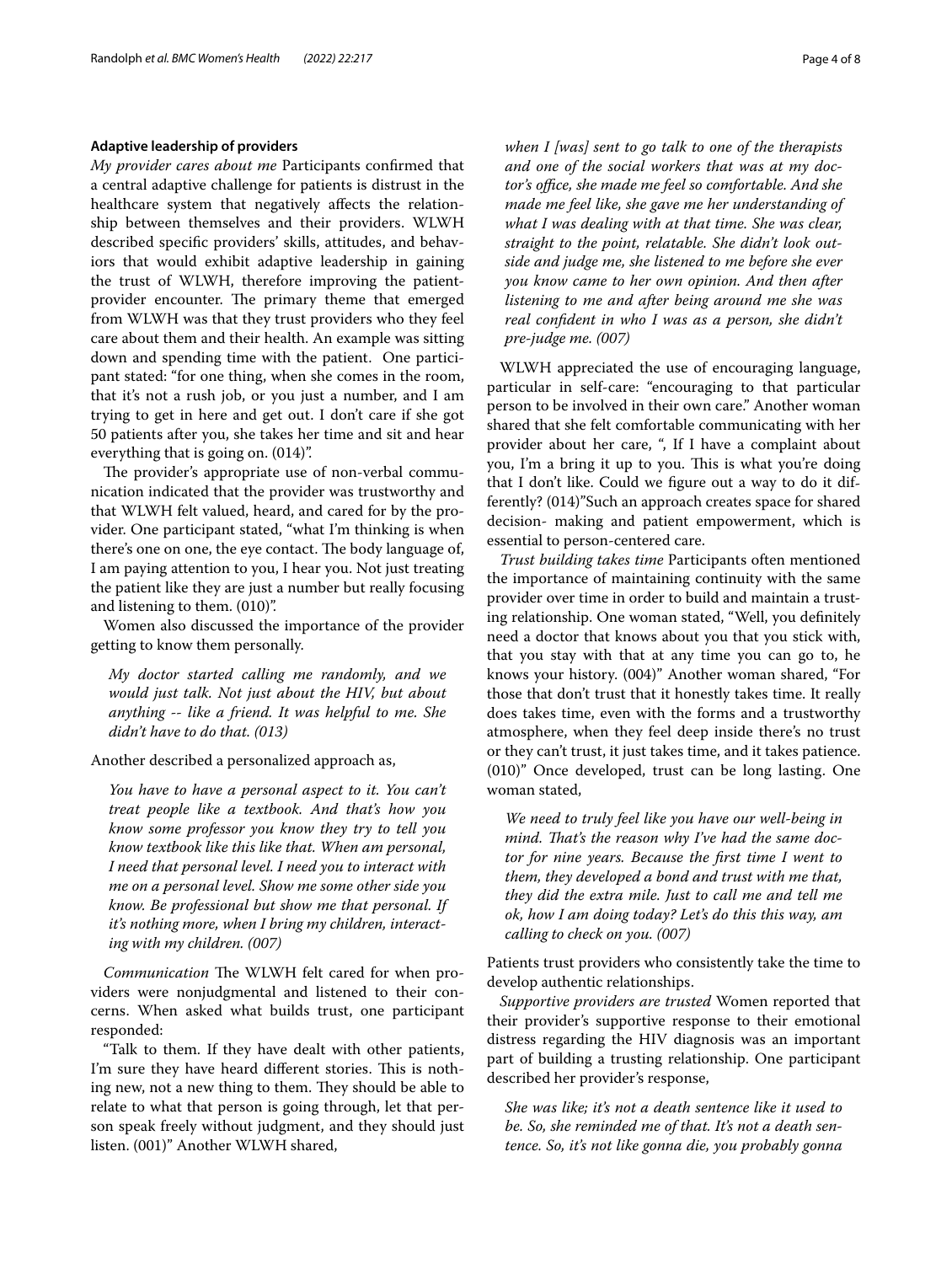*die of whatever, natural causes, somewhere down the road. It won't be this. So she reminded me of that, and that was helpful. Even though I knew I wasn't gonna die, even still just her saying that it was still helpful. So it made me more focus on, well, how am I going to live with this. (006)*

Participants also discussed how providers display adaptive leadership by assuring that their patients have the support they need to cope with and manage living with HIV. When asked about how WLWH can get help, one participant discussed the role of having support from a counselor,

*They need to know that somebody is there, and they are not by themselves. The longer a person who is on the shameful closet mood, the longer it is they will stay there and the longer it will be go get them out. So, I feel like in the beginning to have someone that you can connect to. If they are not comfortable with a peer, like I said, a counselor. I had a counselor, I had somebody that, if I didn't want to talk to anybody, I could talk to her. In the beginning, you don't want to talk to anybody but the person who shows forth a little bit of caring. A little bit of support is a small anchor towards pulling that person in. (010)*

This participant also suggested providers should "connect a newly-diagnosed person with diferent resources that are connected to them. (010)" Another shared the importance of having a support group to address feeling overwhelmed by living with HIV,

*If it's nothing else but having support groups. Places where you are meeting other people with the virus. [name of support group] honey it does me a world of good. I am looking at everybody, and I am like wow I am seeing people that I see on a everyday basis that I didn't know that was HIV positive. I know we all keep our confdentiality or whatever, but hey, and then not only that but the people who do the volunteer services…. But, it's like saying everybody is ok. Get stuf like that going. We have parties, Christmas parties, stuf like that they do stuf like that. And when to be encouraging for them to show up. So once you get around other people, your breathing is not so heavy. I use that analogy a lot but just breathe, it's ok. It's ok. Helps me to remind me that I am not by myself. (018)*

Providers' familiarity with culturally relevant resources facilitates adaptation. One participant stated that recommended resources should be based on,

*whether it be a younger woman or an older woman. Some people are very specific about ethnicity. They*  *don't connect to, so I am a mother and a grandmother. I've taken care of and I wasn't that person who partied hard or did drugs. So maybe I don't ft in that category. Maybe separate themselves but maybe what the person can do is connect them to diferent resources that would beneft them for what they are looking for. (010)*

#### **Adaptive leadership of patients (WLWH)**

*I care about me* Patients demonstrate adaptive leadership in the healthcare environment by caring about their own health and well-being. This behavior was inherent in some of the women and learned in others. One woman stated, "…it took me a long time to realize that, if I couldn't stand up for myself and fght for myself, I wasn't going to make it. (002)" But all of the women in the study described the challenge of facing their diagnosis. One woman shared, "So it's a choice that I have to make, I can get up today and show up for life. (018)" More specifcally, participants described the skills that contributed to self-care and care of their relationships to providers as self-advocacy and self-empowerment.

*Self-advocacy* The importance of speaking up if something was bothering her was a consistent theme, such as,

*yeah you can't be closed-mouth, because a closedmouth don't get you anywhere. If you tell them exactly what is on your mind and how you feel, you don't have to use big words or sugar coat it, just tell them how you feel, what's on your mind. If you don't like something, "I don't like this, I don't wanna do this." Let's fnd something else, another way to do it, you just have to let them know. (012)*

When asked about how a woman living with HIV could advocate for herself, one participant responded, "Don't be afraid to ask questions, don't be afraid to be bold with your provider because that is what they are there for. (016)" Another participant said, "You are allowed to change doctors anytime you wish. So you know if you are having problems with one change doctors. That's what I would tell her in her instance, if you feel like your doctor not treating you fairly, ask for another one (014)".

*Self-empowerment* Self-empowerment and self-compassion also helped women live with HIV, and an innate self-empowerment ensured safety in the patient-provider relationship. When participants experienced providers whom they could not trust, they were empowered to make another choice. One participant stated that after she felt her provider was giving her a

cold shoulder.... They don't tell what you need to *know. You do have a choice. When my next appointment came I said, 'No I don't want her. Give me*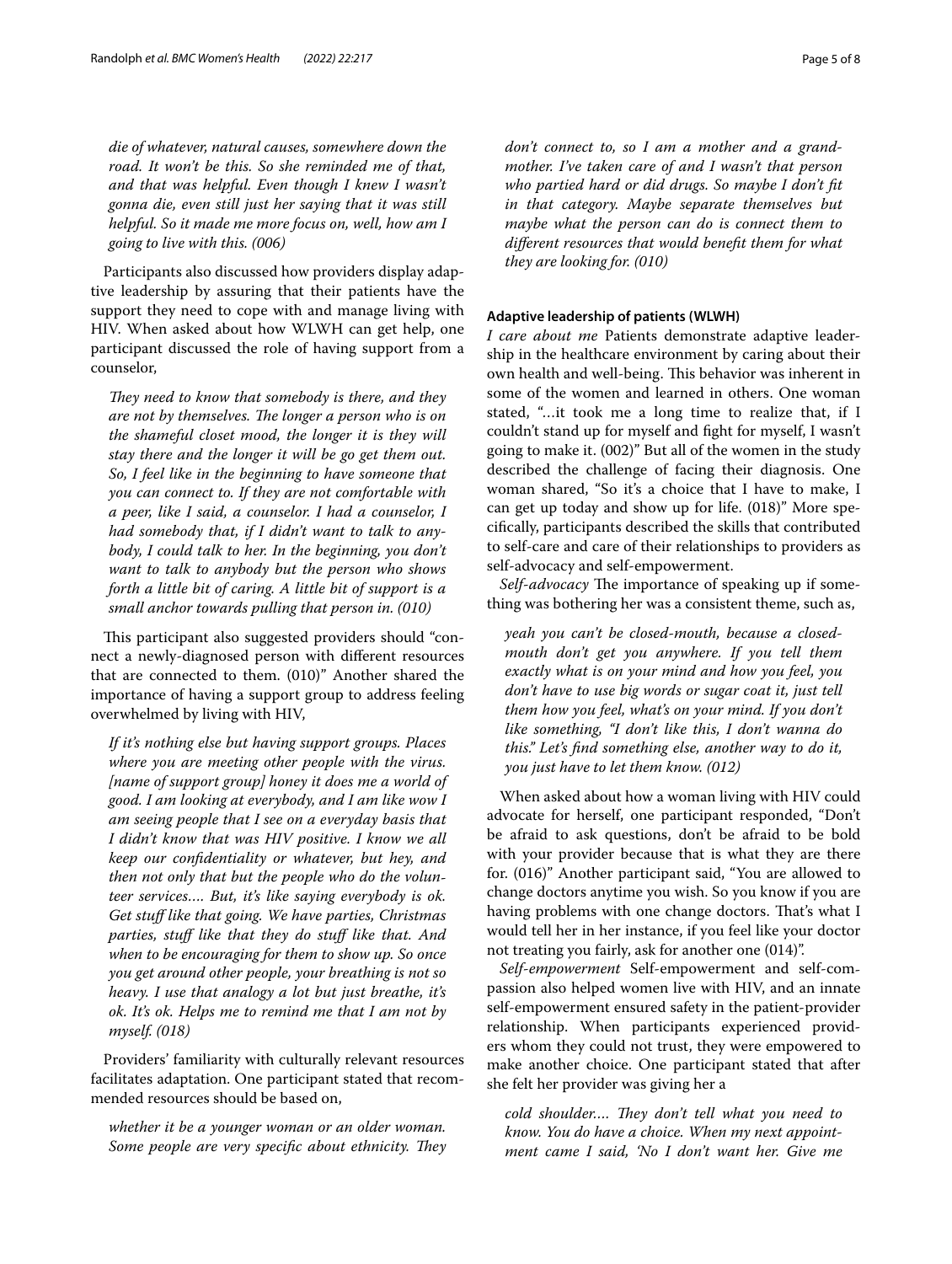*another one. (001)*

Another woman agreed, stating,

*It basically comes down to whether I think you have my best interest at heart. And the minute that I think don't have my best interests at heart, I am out the door. And I have had that happen you me on a couple of occasions when I can think of. (006)*

With respect to the adaptive challenge of discrimination and/or racism from the provider, women felt empowered to advocate for themselves. When asked what skills a person needs to feel empowered when confronted with discrimination, one woman shared,

*Trying to address it directly with that particular physician, that can be a step that would be the most important step, to let them know because maybe they don't even realize that they are treating the person that way. And then the next from there if step one doesn't work with speaking with the physician, maybe go to a higher level. At that point, especially if it is like a very small town and it's rural and it's really all they have, it's not much that they can do. (010)*

Providers and health care facilities have a responsibility to inform patients of their rights, thereby improving their confidence. The previous participant went on to state that every patient should be

*…informed at the very beginning of their rights and responsibilities. Give them documentation, not everybody keeps paperwork but ok at least that was presented to them so they know that. And I would say periodically still inform them of that even if it is every visit to remind them that you have rights so that they have rights and responsibilities and stuf like that. (010)*

WLWH participants believed that an important step to empowerment was to educate themselves and ask for information about HIV. One woman shared, "They are there to help me, and that's what I look at them as. Give me the right information so I can take care of myself (009)."While the provider is a resource, WLWH also expressed that educating themselves increased confdence in their own health. One participant stated,

.

*Just wanting to be a healthier person, you know being educated, you know education is the key. You know you can't see something and say, you know you have to be informed. Education you know. Be willing to learn, and you know you got to do it for yourself, ain't nobody going to take care of you but you. It's*  *your responsibility to take care of your health, and until you get on board and decide that's what you want to do, nobody can make you do. (004)*

#### **Discussion**

Findings from this study highlight the needs and capacities of women living with HIV to achieve meaningful, collaborative relationships with their HIV providers. Both the WLWH and the providers had technical skills and capacities to build upon in developing person-centered therapeutic relationships and warrant critical examination. The Adaptive Leadership Framework for Chronic Illness [\[20](#page-7-17)] ofered a framework for exploring factors that improve clinical encounters from the patients' perspective [\[21,](#page-7-18) [22](#page-7-19)].

This framework has been used in the context of other chronic conditions, including diabetes, [\[25](#page-7-22)] male infertility  $[26]$  and Hepatitis C  $[21]$  $[21]$ . We extended those studies, fnding that partnership with the provider, trust, positive communication, and provider support are key elements of adaptive leadership during HIV care. Because WLWH are faced with challenges including intimate partner violence, sexual and reproductive health issues and have complex adaptive challenges, such as stigma, disclosure difficulties, and mental health comorbidities, providers have a responsibility to address these challenges in addition to the technical challenges of prescribing anti-retroviral medications and evaluating biomarkers of treatment efectiveness. Black, Indigenous, and People of Color living with HIV may have additional challenges related to medical distrust, social determinants of health, and intersectional stigmas including racism and sexism. This study showed that the provider as an adaptive leader can implement strategies to improve trust, such as providing continuity in care, communicating with WLWH outside of the clinical encounter, allotting time during visits to explore how the WLWH is doing in general, and collaborating with them in shared decision-making.

WLWH demonstrated a sense of self-empowerment and were active participants in their care. The historical and cultural social construct of the 'Strong Black Woman' includes self-efficacy and may cross-pollinate to health. Consistent with Brody et al., [\[27](#page-7-24)] WLWH in our sample were able to advocate for themselves, but none provided perspectives for efecting social and structural level changes to the healthcare system. Additional research is needed in this area, as such perspectives may inform the dismantling of racism in healthcare systems.

Consistent with Dale and Safren's [\[28](#page-7-25)] research among Black WLWH, we found that WLWH described nurturing provider-client relationships as those that consisted of honesty, trust, non-judgmental views, positive regard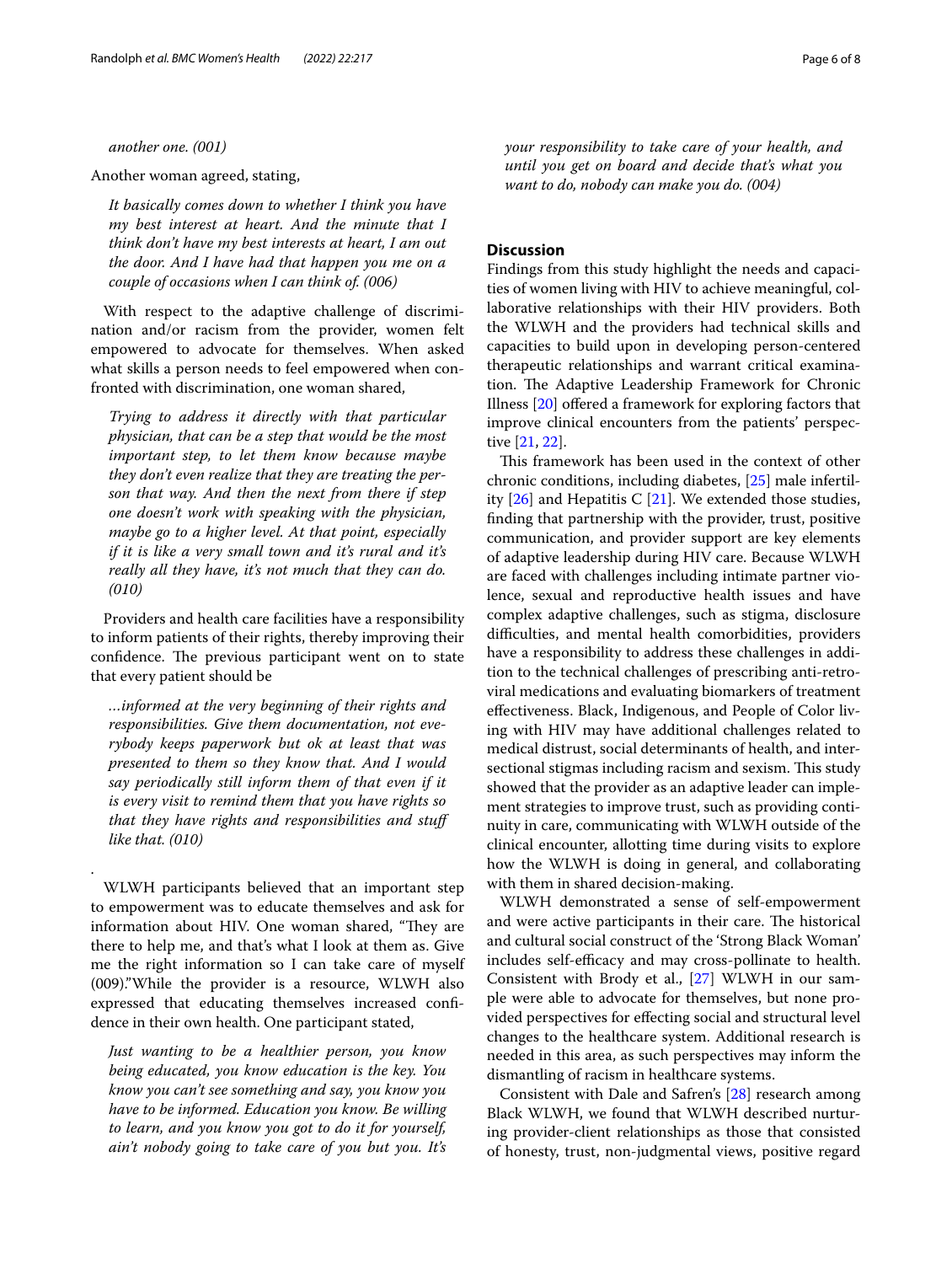for the women's well-being, and genuine concern. Dale and Safren [[28\]](#page-7-25) found that positive trusting relationships with the provider translated to adaptive and technical work such as appointment attendance, medication adherence, and improved mental and physical health care. To the degree that WLWH have additional adaptive challenges of limited family, fnancial, or emotional support, providers can show adaptive leadership by connecting WLWH to culturally relevant support groups, peer support, and other tangible resources (legal, transportation, housing). These actions may further enhance WLWH's resilience [[28\]](#page-7-25). It is also noteworthy that several participants valued providing social support for others in their communities. The potential for creating and enhancing culturally relevant networks of support that focus on individual advocacy for others and peer advocacy in healthcare encounters is an area for future research.

#### **Limitations**

This study has some limitations. Although the team was immersed in the analysis and coding to increase validation of fndings, study participants did not provide feedback on the study's results and did not review the study transcripts. Future studies should include WLWH throughout the research process from conceptualization to dissemination to ensure participants validation of fndings as well as input for next steps. Furthermore, participants in this study were from the Southeastern United States, therefore generalizability to women in other geographic regions of the US and countries should be done with caution as their experiences may difer. Finally, the length of time the participants had been living with HIV was not collected. Future research should consider this variable and its impact on experiences in the clinical encounter over time.

#### **Conclusions**

Raising awareness about the perspectives of WLWH on the roles providers play in the broader health care system, specifcally in HIV prevention and care, is essential. An awareness of women's perspectives is a frst step toward modifcation of provider behaviors and institutional practices that can then lead to better health outcomes for women living with HIV. Awareness of and implementation of adaptive leadership skills is an important approach in assuring positive clinical encounters for WLWH and can lead to better health outcomes by improving retention, treatment and satisfaction with care.

#### **Acknowledgements**

The authors would also like to recognize Yufen Lin for her assistance with using NVivo, Roy Thompson for his leadership in transcribing the interviews, and Judith Hays for editorial assistance. The authors would also like to recognize Dr. Ruth Anderson for her leadership in the ADAPT Center, Duke

University School of Nursing and for her contributions to the design and grant proposal associated with this project.

#### **Author contributions**

All authors on this paper meet the four criteria for authorship as identifed by the International Committee of Medical Journal Editors; all authors have contributed to the drafting or been involved in revising it, reviewed the fnal version of this manuscript before submission, and agree to be accountable for all aspects of the work. Specifcally, using the CRediT taxonomy, the specifc contributions of each author is as follows: Conceptualization & Methodol‑ ogy: AA, DB, CR, MR; Formal Analysis: DB, LH, RJ, AK, JM-B, SR & MR; Funding acquisition: AA, CR, MR; Investigation: CR, MR; Methodology: DB, MR; Project administration: MR; Resources: AA, CR, MR; Supervision: MR; Validation: AA, DB, LH, RJ, AK, KM, JM-B, CR, SR, TR, MR; Writing – original draft: DB, MR; Writing – review & editing: AA, DB, LH, RJ, AK, KM, JM-B, CR, SR, TR, MR. All authors read and approved the fnal manuscript.

#### **Funding**

This research was supported in part by the National Institute of Nursing Research (NINR, P30 NR014139-04S1; PIs, S. Docherty & D. Bailey). Data in this manuscript were collected with assistance of the Women's Interagency HIV Study (WIHS; U01-AI-10339; PI, A. Adimora). The contents of this publication are solely the responsibility of the authors and do not represent the official views of the National Institutes of Health (NIH). The WIHS is funded primarily by the National Institute of Allergy and Infectious Diseases (NIAID), with additional co-funding from the Eunice Kennedy Shriver National Institute of Child Health and Human Development (NICHD), the National Cancer Institute (NCI), the National Institute on Drug Abuse (NIDA), and the National Institute on Mental Health (NIMH). Targeted supplemental funding for specifc projects is also provided by the National Institute of Dental and Craniofacial Research (NIDCR), the National Institute on Alcohol Abuse and Alcoholism (NIAAA), the National Institute on Deafness and other Communication Disorders (NIDCD), and the NIH Office of Research on Women's Health. WIHS data collection was also supported by University of North Carolina Chapel Hill Center for AIDS Research (CFAR), an NIH funded program (P30-AI- 050410; Director, R. Swanstrom & A. Adimora). This publication was also made possible with help from the Duke University Center for AIDS Research (CFAR), an NIH funded program (5P30 AI064518; Director, K. Weinhold & J. Bartlett). Additionally, T. Ritchwood was supported by: (1) career development awards from the Duke Center for Research to Advance Healthcare Equity (REACH Equity), which is supported by the National Institute on Minority Health and Health Disparities (U54MD012530; PI, K. Johnson and the National Institute of Mental Health (K08MH118965; PI, T.D. Ritchwood) and (2) a training grant from the National Institute on Drug Abuse (R25DA035692; PIs, G. Wyatt & N. Milburn).

#### **Availability of data and materials**

The datasets generated and/or analyzed during the current study are not publicly available due to the sensitive nature of this data and the potential risk of participant identifcation. Data are available from the corresponding author on reasonable request.

#### **Declarations**

#### **Ethics approval and consent to participate**

The Duke University Institutional Review Board (IRB # Pro00067256) provided study approval. Written informed consent was obtained on all study participants.

#### **Consent for publication**

Not applicable.

#### **Competing interests**

The authors declare that they have no competing interests.

#### **Author details**

<sup>1</sup> Present Address: Duke University School of Nursing, Durham, NC, USA.<br><sup>2</sup>Sarab Grabam Kopan Distinguished Prefessor of Modicine, Department <sup>2</sup> Sarah Graham Kenan Distinguished Professor of Medicine, Department of Epidemiology, School of Medicine, Gillings School of Global Public Health at the University of North Carolina at Chapel Hill, Chapel Hill, NC, USA. <sup>3</sup> School of Medicine and the Project Director for the Women's Interagency HIV